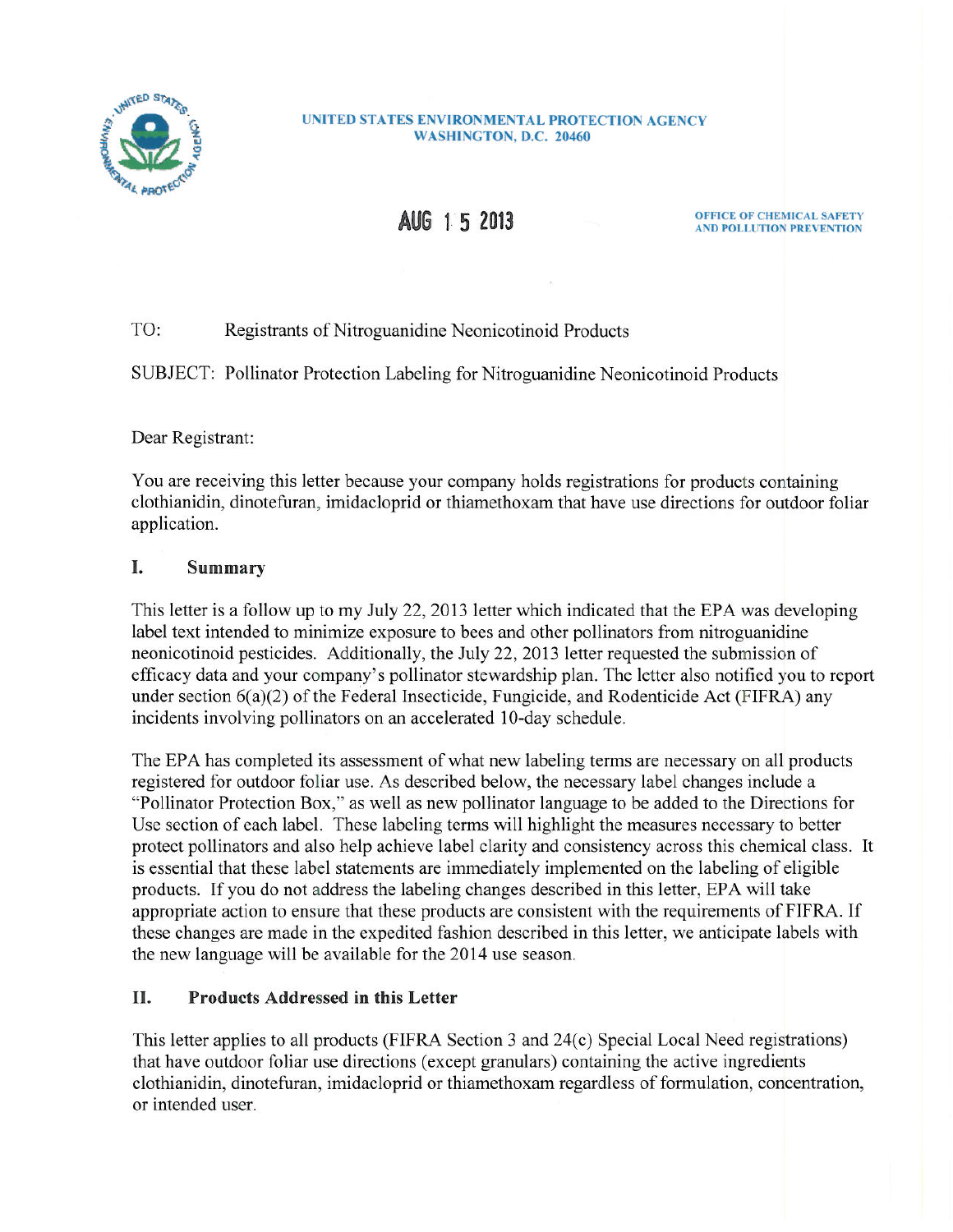#### III. What You Need to Do

Submit a fast-track amendment to revise product labels incorporating the new labeling as described below and in the attachments no later then September 30, 2013.

On EPA Form 8570-1, Application for Pesticide Amendment, please indicate in the explanation box that this is a fast-track amendment to incorporate the new pollinator protective labeling.

## A. Label Changes

- 1. Pollinator Protection Box: Place the Pollinator Protection Box on the label following the Environmental Hazards section. Note: the Bee icon provided must not be altered.
- 2. Directions for Use: Place the pollinator language under the "Directions for Use" header directly following the misuse statement ("It is a violation of Federal Law to use this product in a manner inconsistent with its labeling"). At this time these statements are not intended to be placed under each crop or site.
- 3. In current labeling you must replace any reference to bees "actively visiting," "actively foraging," or "visiting" with "foraging." Do not delete or change any other existing bee/pollinator statements.

EPA acknowledges that these labeling changes are generic in nature and that there may be existing pollinator safety information on your current label that may not be fully compatible with the generic statements attached to this letter. We also recognize that there could be product-specific pollinator language that provides additional protection and EPA does not intend that this language be removed. We will address all other product-specific issues with individual companies during our review of the labels with the goal of maintaining the objective of label consistency and enforceability.

Please note that the new text must follow the requirements for prominence, legibility and font size specified in 40 C.F.R. 156.10.

### **B.** Submission of an Electronic Label

1. Registrants are requested to submit an electronic label (text .pdf) along with the fast-track amendment application. Guidance for electronic submission, including elabels, can be found on the EPA's website at:

http://www.epa.gov/pesticides/regulating/registering/submissions/index.htm

2. The electronic label must be a text pdf (not image) file and should be named using the filename syntax in the guidance below: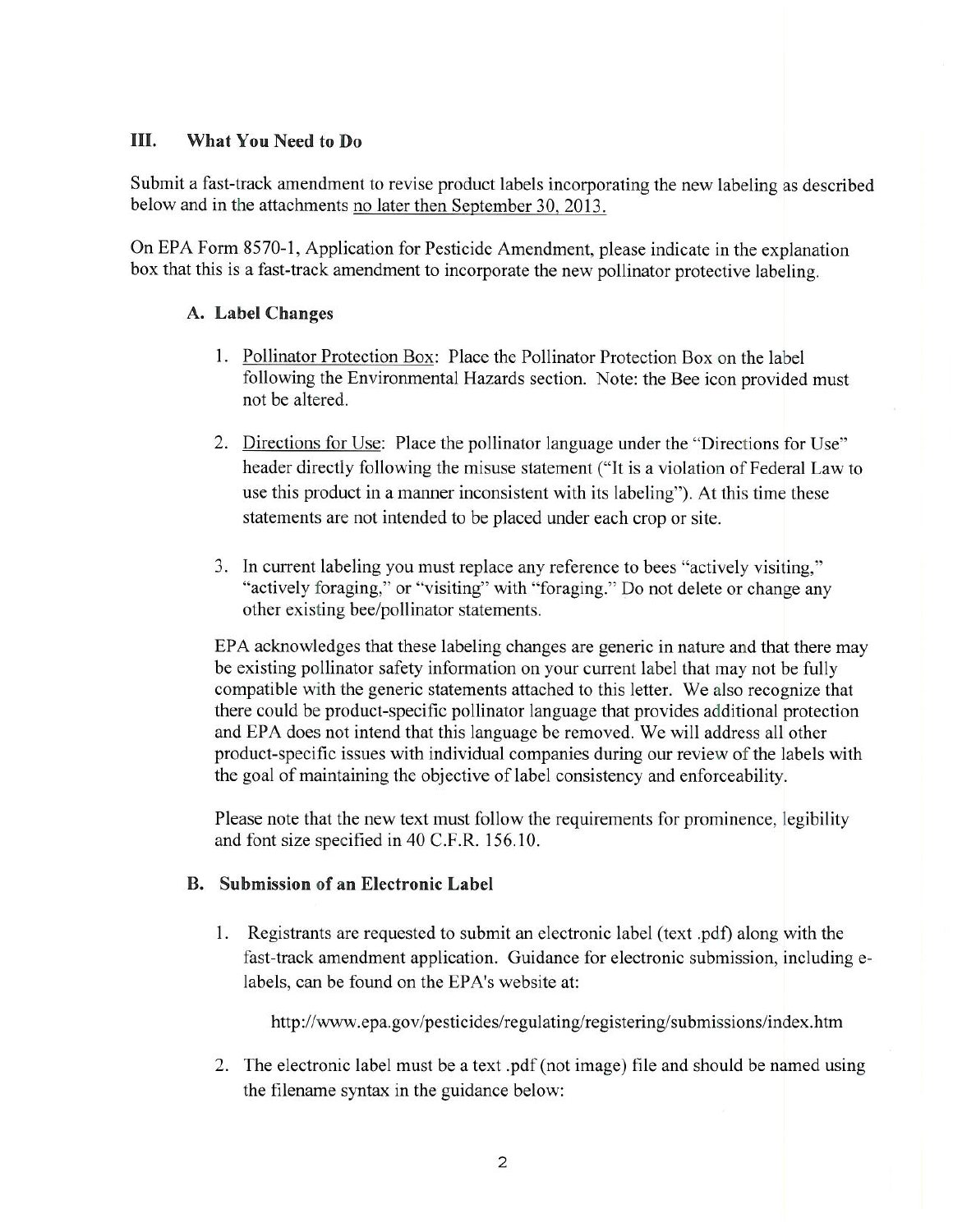### [co#]-[prod#].[yyyymmdd].[anything else].PDF

3. Please ensure that you have provided a highlighted copy of the draft label showing all of the changes that you have made.

### C. Address

The submissions are to be sent to the Document Processing Desk address listed below.

### Personal/Courier Service Deliveries (e.g., FedEx)

The following address should be used for amendments that are hand-carried or sent by courier service Monday through Friday, from 8:00 AM to 4:30 PM, excluding Federal holidays.

**Document Processing Desk** Office of Pesticide Programs (7505P) U.S. Environmental Protection Agency Room S-4900, One Potomac Yard 2777 South Crystal Drive Arlington, VA 22202-4501 **ATTENTION: Pollinator Fast-Track Amendment** 

As a reminder, if it has not already been submitted, the EPA is awaiting the arrival of the requested pollinator stewardship plans and the requested efficacy data. Please submit the stewardship plan and efficacy data no later than September 3, 2013 via email to laws.meredith@epa.gov. If EPA does not receive this information by that date, the Agency will consider whether further action on your products is appropriate.

If you have any questions about this letter, please feel free to call Lois Rossi at (703) 305-5447 or Meredith Laws at (703) 308-7038.

Sincerely,

Stue 1/2

Steven Bradbury, PhD., Director Office of Pesticide Programs

Attachments: Pollinator Protection Box Directions for Use Statements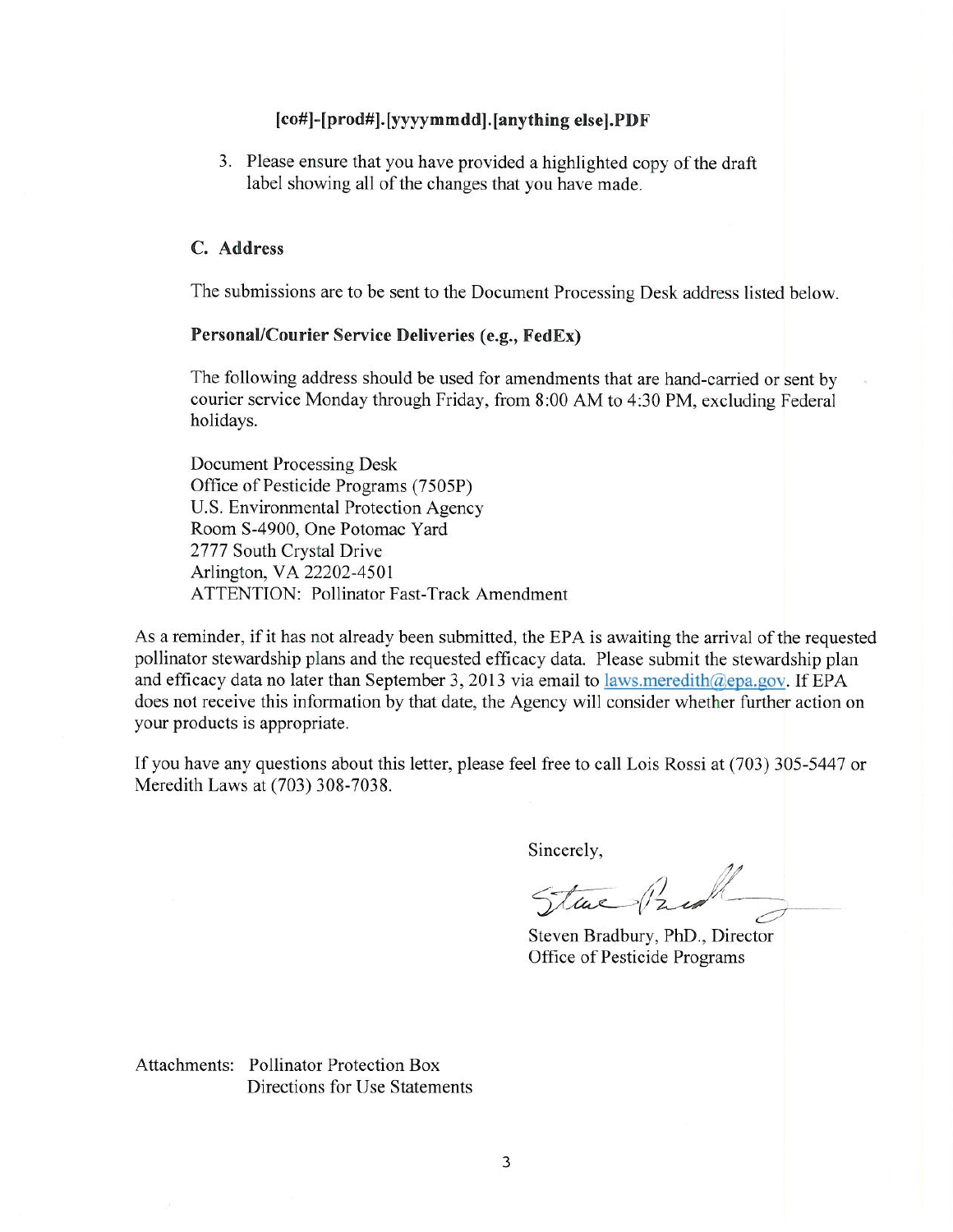# **PROTECTION OF POLLINATORS**

# **APPLICATION RESTRICTIONS EXIST FOR THIS**

**PRODUCT BECAUSE OF RISK TO BEES AND OTHER INSECT POLLINATORS. FOLLOW APPLICATION RESTRICTIONS FOUND IN THE DIRECTIONS FOR USE TO PROTECT POLLINATORS.**

Look for the bee hazard icon  $\bigvee$  in the Directions for Use for each application site for specific use restrictions and instructions to protect bees and other insect pollinators.

# **This product can kill bees and other insect pollinators.**

Bees and other insect pollinators will forage on plants when they flower, shed pollen, or produce nectar.

Bees and other insect pollinators can be exposed to this pesticide from:

- o Direct contact during foliar applications, or contact with residues on plant surfaces after foliar applications
- o Ingestion of residues in nectar and pollen when the pesticide is applied as a seed treatment, soil, tree injection, as well as foliar applications.

When Using This Product Take Steps To:

- o Minimize exposure of this product to bees and other insect pollinators when they are foraging on pollinator attractive plants around the application site.
- o Minimize drift of this product on to beehives or to off-site pollinator attractive habitat. Drift of this product onto beehives or off-site to pollinator attractive habitat can result in bee kills.

Information on protecting bees and other insect pollinators may be found at the Pesticide Environmental Stewardship website at:

http://pesticidestewardship.org/PollinatorProtection/Pages/default.aspx.

Pesticide incidents (for example, bee kills) should immediately be reported to the state/tribal lead agency. For contact information for your state, go to: www.aapco.org/officials.html. Pesticide incidents should also be reported to the National Pesticide Information Center at: [www.npic.orst.edu](http://www.npic.orst.edu/) or directly to EPA at: [beekill@epa.gov](mailto:beekill@epa.gov)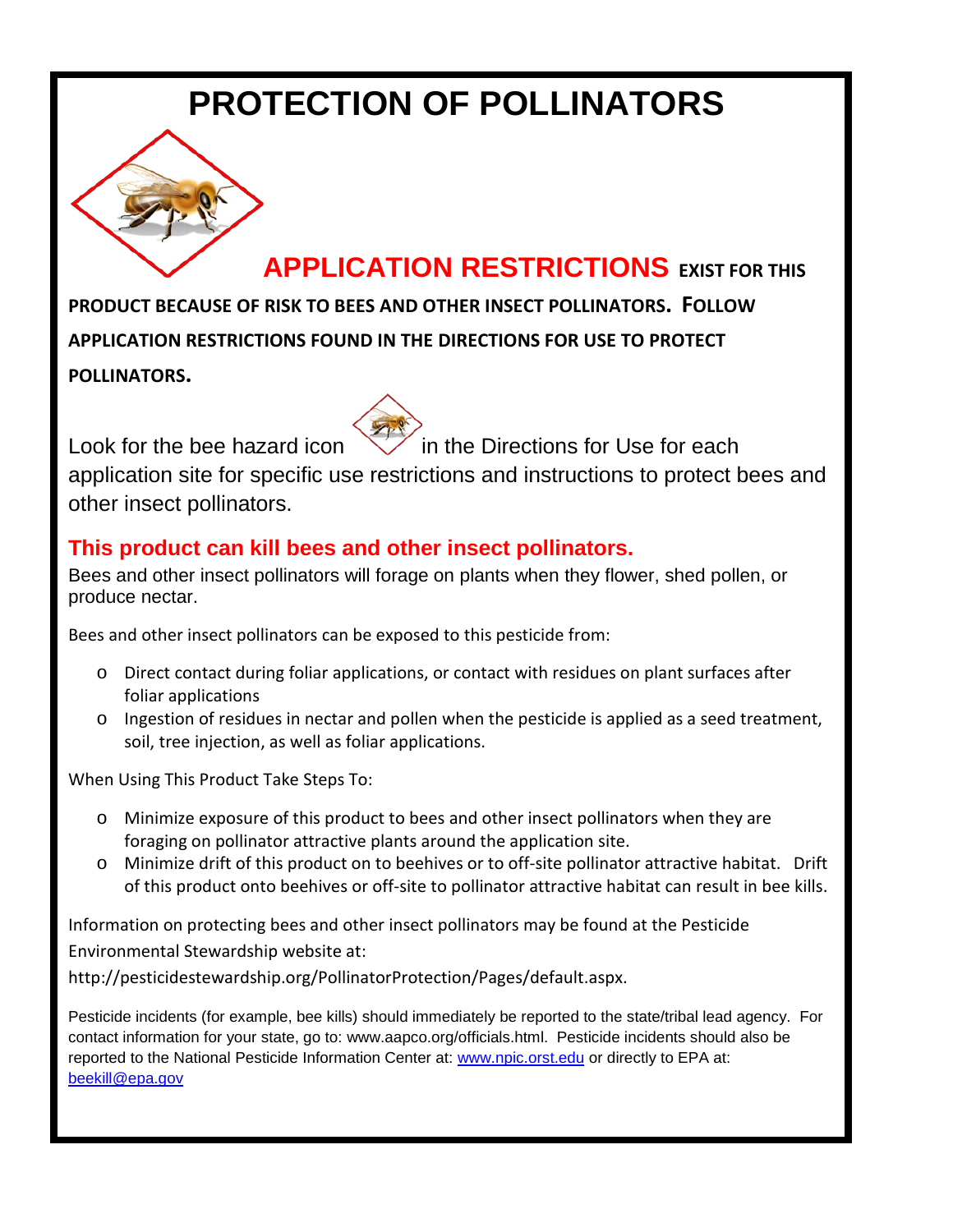# DIRECTIONS FOR USE



## **1. FOR CROPS UNDER CONTRACTED POLLINATION SERVICES**

**Do not apply this product while bees are foraging. Do not apply this product until flowering is complete and all petals have fallen unless the following condition has been met.** 

**If an application must be made when managed bees are at the treatment site, the beekeeper providing the pollination services must be notified no less than 48-hours prior to the time of the planned application so that the bees can be removed, covered or otherwise protected prior to spraying.**

## **2. FOR FOOD CROPS AND COMMERCIALLY GROWN ORNAMENTALS NOT UNDER CONTRACT FOR POLLINATION SERVICES BUT ARE ATTRACTIVE TO POLLINATORS**



**Do not apply this product while bees are foraging. Do not apply this product until flowering is complete and all petals have fallen unless one of the following conditions is met:**

- **The application is made to the target site after sunset**
- **The application is made to the target site when temperatures are below 55˚F**
- **The application is made in accordance with a government-initiated public health response**
- **The application is made in accordance with an active stateadministered apiary registry program where beekeepers are notified no less than 48-hours prior to the time of the planned application so that the bees can be removed, covered or otherwise protected prior to spraying**
- **The application is made due to an imminent threat of significant crop loss, and a documented determination consistent with an IPM plan or predetermined economic threshold is met. Every effort should be**